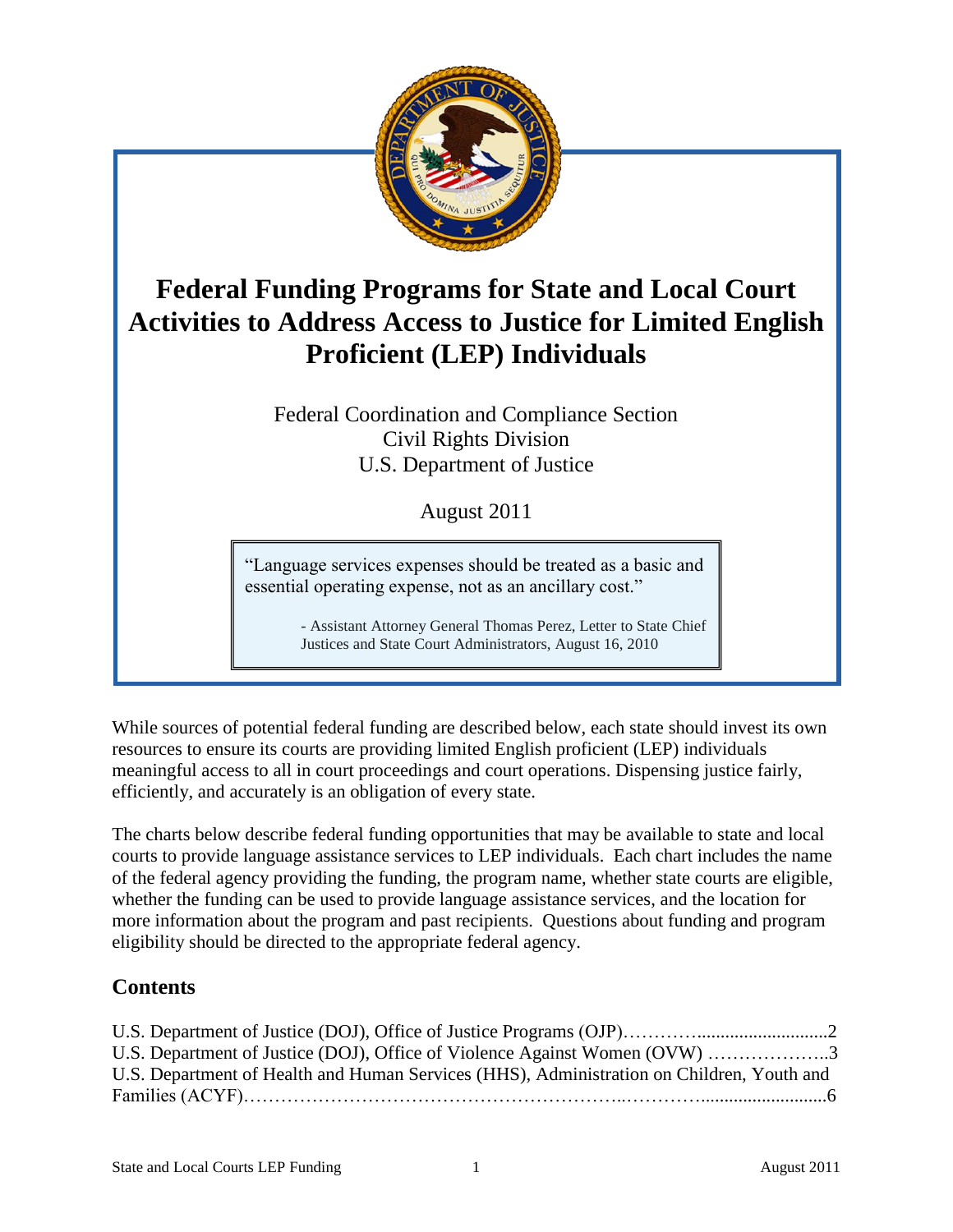| <b>Funding Program Name</b>             | <b>State Courts</b>     | <b>LEP Services</b> | <b>Program Information</b>                            | <b>FY11</b>           |
|-----------------------------------------|-------------------------|---------------------|-------------------------------------------------------|-----------------------|
| (Linked to FY 2011)                     | <b>Eligible</b>         | <b>Allowable</b>    |                                                       | <b>Appropriations</b> |
| recipients)                             | $(Y/N)^1$               | Costs? $(Y/N)^2$    |                                                       |                       |
| <b>Justice Assistance Grant</b>         | $\overline{\mathbf{Y}}$ | Y                   | http://go.usa.gov/jjd                                 | \$387,886,107         |
| $(JAG)^3$                               |                         |                     |                                                       |                       |
| <b>Byrne Discretionary</b> <sup>4</sup> | $\overline{\mathbf{Y}}$ | Y                   | http://go.usa.gov/jjv                                 |                       |
| <b>Byrne Competitive</b>                | Y                       | Y                   | http://go.usa.gov/jjw                                 | \$31,950,690          |
| <b>Drug Court Discretionary</b>         | Y                       | Y                   | http://go.usa.gov/jjf                                 | \$36,239,417          |
| Grant                                   |                         |                     |                                                       |                       |
| <b>Tribal Courts Assistance</b>         | $\overline{N}^6$        | Y                   | http://go.usa.gov/jj7                                 | \$20,140,734          |
| Program (TCAP)                          |                         |                     |                                                       |                       |
| <b>Justice &amp; Mental Health</b>      | Y                       | Y                   | $\frac{http://go.usa.gov/ijA}{http://go.usa.gov/ijA}$ |                       |
| <b>Collaboration Program</b>            |                         |                     |                                                       |                       |
| (JMHCP)                                 |                         |                     |                                                       |                       |
| <b>Residential Substance Abuse</b>      | $\overline{\mathbf{Y}}$ | Y                   | $\frac{http://go.usa.gov/ijo}{http://go.usa.gov/ijo}$ | \$24,032,090          |
| <b>Treatment for State</b>              |                         |                     |                                                       |                       |
| Prisoners (RSAT)                        |                         |                     |                                                       |                       |
| <b>Second Chance Act</b>                | $\overline{\mathbf{Y}}$ | Y                   | http://go.usa.gov/jjs                                 | \$80,342,501          |
| <b>VOCA Assistance Formula</b>          | Y                       | $\mathbf{Y}$        | http://go.usa.gov/jj6                                 | \$428,080,890         |
| Grant Program                           |                         |                     |                                                       |                       |
| <b>Services for Victims of</b>          | Y                       | Y                   | $\frac{http://go.usa.gov/ijL}{http://go.usa.gov/ijL}$ | \$10,279,460          |
| <b>Human Trafficking Grant</b>          |                         |                     |                                                       |                       |
| <b>Program</b> <sup>8</sup>             |                         |                     |                                                       |                       |

#### **U.S. Department of Justice (DOJ) , Office of Justice Programs (OJP)**

 $1$  State courts, although technically eligible for funding, may not have the capacity or role that would make them likely grantees under many of these programs. Much of the funding listed below is customarily allocated to a variety of projects and entities allowable under the rules of a particular program and LEP services would be a main component of only a small subset of these projects.

<sup>&</sup>lt;sup>2</sup> LEP activities/services must pertain to the purpose of the grant and be approved by OJP in advance, in accordance with specific grant conditions. LEP activities/services are technically allowable to some extent under these programs, but may still be quite limited in scope. (For example, Justice Assistance Grants must be used for criminal justice purposes and therefore LEP services in civil proceedings would likely be unallowable.)

<sup>&</sup>lt;sup>3</sup> JAG Funding is provided to approximately 3,000 State Administering Agencies (SAAs) and Local Units of Government (i.e., Cities, Counties) annually.

<sup>&</sup>lt;sup>4</sup> In FY2010 (as in FY2009), the Byrne Discretionary program exclusively funded Congressionally Recommended projects per the joint explanatory statement incorporated by reference into the annual appropriation. Funds must be used in strict accordance with the recipient and project descriptions provided by law (explanatory statement).

<sup>&</sup>lt;sup>5</sup> The Byrne Competitive program is a discretionary funding source. In FY2010, applications were solicited for six separate project areas, including a national initiative to improve courts and a field-initiated justice program. <sup>6</sup> Only tribal entities are eligible under this funding.

<sup>&</sup>lt;sup>7</sup> OVC's VOCA Victim Assistance formula funds are generally not allocated by States specifically for LEP service projects, but may be used under certain circumstances to fund victim-assistance-related LEP services. For example, States might fund interpreters for victims to provide a victim impact statement at sentencing, speak with a victim advocate, testify in court proceedings when the victim wishes to testify, and give an initial statement to law enforcement when at least one of the purposes of the statement is to determine what assistance the victim needs. These funds would not be available for LEP services for criminal defendants, or for civil justice purposes beyond those limited services allowed by VOCA.

<sup>&</sup>lt;sup>8</sup> OVC's Services for Victims of Human Trafficking funds are technically available to State courts under this program. Given the limited amount of funding available under this program, however, and the fact that courts generally do not provide the comprehensive services needed for LEP human trafficking victims, courts would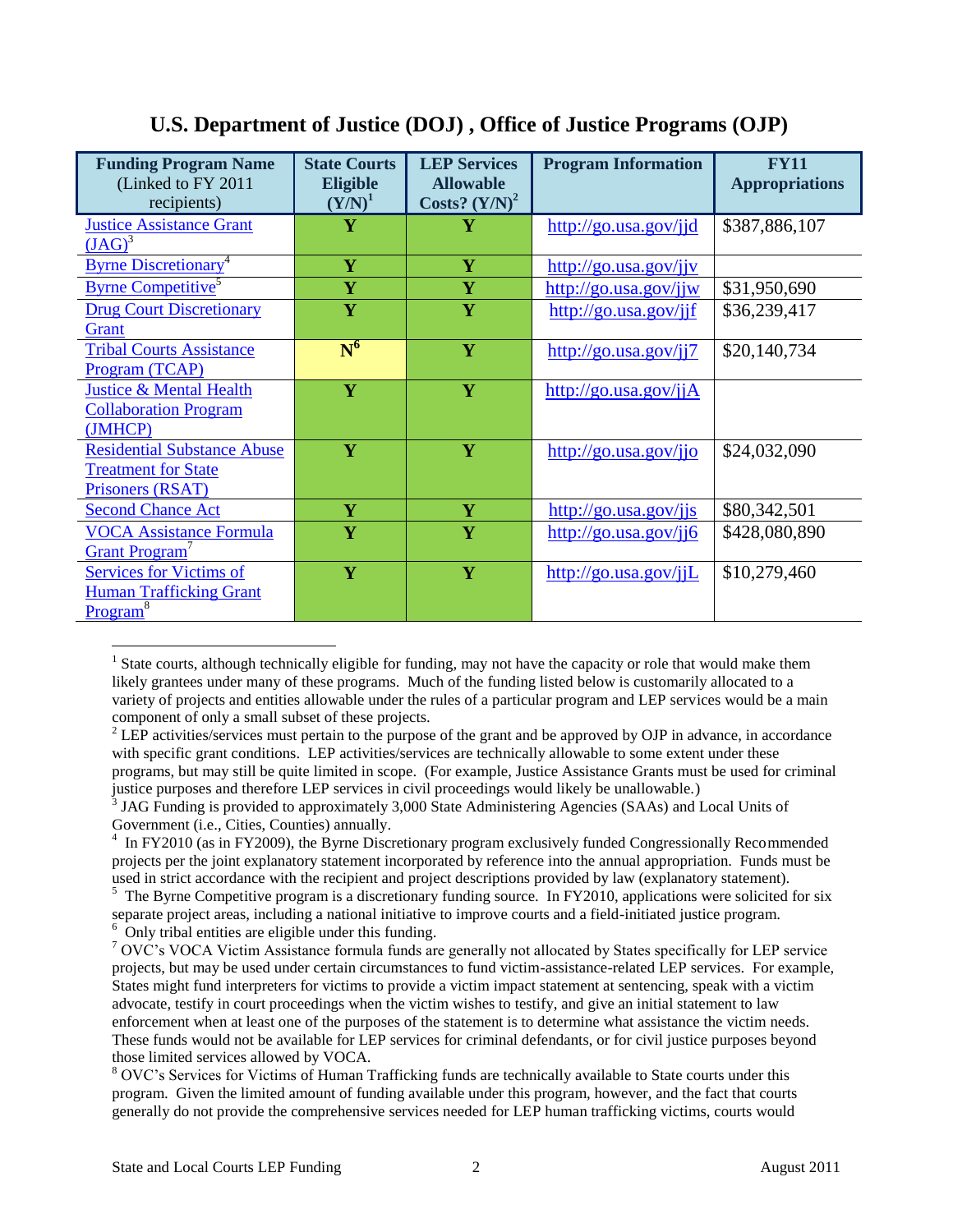| Part B Formula Program <sup>9</sup>       |  | $http://go.usa.gov/ije$  | \$58,762,552 |
|-------------------------------------------|--|--------------------------|--------------|
| Drug Court Program <sup>10</sup>          |  | http://go.usa.gov/ijz    |              |
| <b>Title V Community</b>                  |  | http://go.usa.gov/jj $S$ | \$4,009,224  |
| Prevention Grants <sup>11</sup>           |  |                          |              |
| <b>Youth Gang Prevention and</b>          |  | $http://go.usa.gov/jDq$  | \$7,846,213  |
| <b>Intervention Program</b> <sup>12</sup> |  |                          |              |
| <b>Enforcing Underage</b>                 |  | $http://go.usa.gov/jDi$  | \$16,968,000 |
| <b>Drinking Laws Block</b>                |  |                          |              |
| $G$ rants <sup>13</sup>                   |  |                          |              |

### **U.S. Department of Justice (DOJ) , Office of Violence Against Women (OVW)**

| <b>Funding Program Name</b><br>(Linked to FY 2009)<br>recipients)                                                         | <b>State Courts</b><br><b>Eligible</b><br>${\rm (Y/N)}^{14}$ | <b>LEP Services</b><br><b>Allowable</b><br>Costs? $(Y/N)^{15}$ | <b>Program Information</b>                            | <b>FY11</b><br><b>Appropriations</b> |
|---------------------------------------------------------------------------------------------------------------------------|--------------------------------------------------------------|----------------------------------------------------------------|-------------------------------------------------------|--------------------------------------|
| <b>Grants to Encourage Arrest</b><br>Policies and Enforcement of<br><b>Protection Orders Program</b>                      | Ÿ                                                            | Y                                                              | http://go.usa.gov/ZhP                                 | \$60,000,000                         |
| <b>Grants to Reduce Sexual</b><br><b>Assault, Domestic Violence,</b><br>Dating Violence, and<br><b>Stalking on Campus</b> | N                                                            | v                                                              | http://go.usa.gov/ZhE                                 | \$9,500,000                          |
| <b>Grants to Assist Children</b><br>and Youth Exposed to                                                                  | N                                                            | v                                                              | $\frac{http://go.usa.gov/Zhz}{http://go.usa.gov/Zhz}$ | \$3,000,000                          |

appear to be unlikely recipients of direct funding. Non-profit victim service providers generally use federal human trafficking funding for interpreters to (among other things) assist the victim in cooperating with law enforcement and during certain court proceedings and it is conceivable that some funding under this project may be available for use by State courts for LEP services to victims (not criminal defendants) in human trafficking cases.

<sup>9</sup> States may use Part B Formula funds for juvenile courts, and in certain instances the provision of LEP services may be permissible, with the following limitations: 1) If a state has been found to be out of compliance with a core requirement of the JJDPA, their choices regarding how to use funds may be limited and must be focused on returning to compliance. 2) States have already submitted plans which provide for the use of FY2010 funds. Any amendments to such plan, to include the provision of LEP services, would have to be submitted and approved pursuant to the statutory authorization.

 $10$  Drug Courts receiving funds under this program may use their funds for LEP services for the benefit of juveniles, so long as the services are specifically associated with the funded program. Funds may not be used for the provision of services to certain violent juvenile offenders, pursuant to the statutory authorization.

 $11$  Only available for LEP in very limited circumstances.

<sup>12</sup> Only available for LEP in very limited circumstances.

<sup>13</sup> Only available for LEP in very limited circumstances.

<sup>14</sup> State courts are among the entities eligible to receive direct OVW funding from the four programs listed below. Most of the funding from these programs (other than the Court Training and Improvements Program) does not go to courts; the funding is allocated through a competitive process to a variety of projects and entities allowable under the rules of a given program. LEP services might be a main, or even significant, component of only a small subset of these projects.

<sup>15</sup> LEP activities/services must pertain to the purpose of the grant and be approved by OVW in advance, in accordance with specific grant conditions. LEP activities/services are technically allowable to some extent under these programs, but may still be quite limited in scope and may have little or no connection to courts. For example, Arrest Program grants could support interpreter services in a domestic violence court or docket, whereas Supervised Visitation grants could only be used for interpreter services in conjunction with providing supervised visitation and exchange services to families.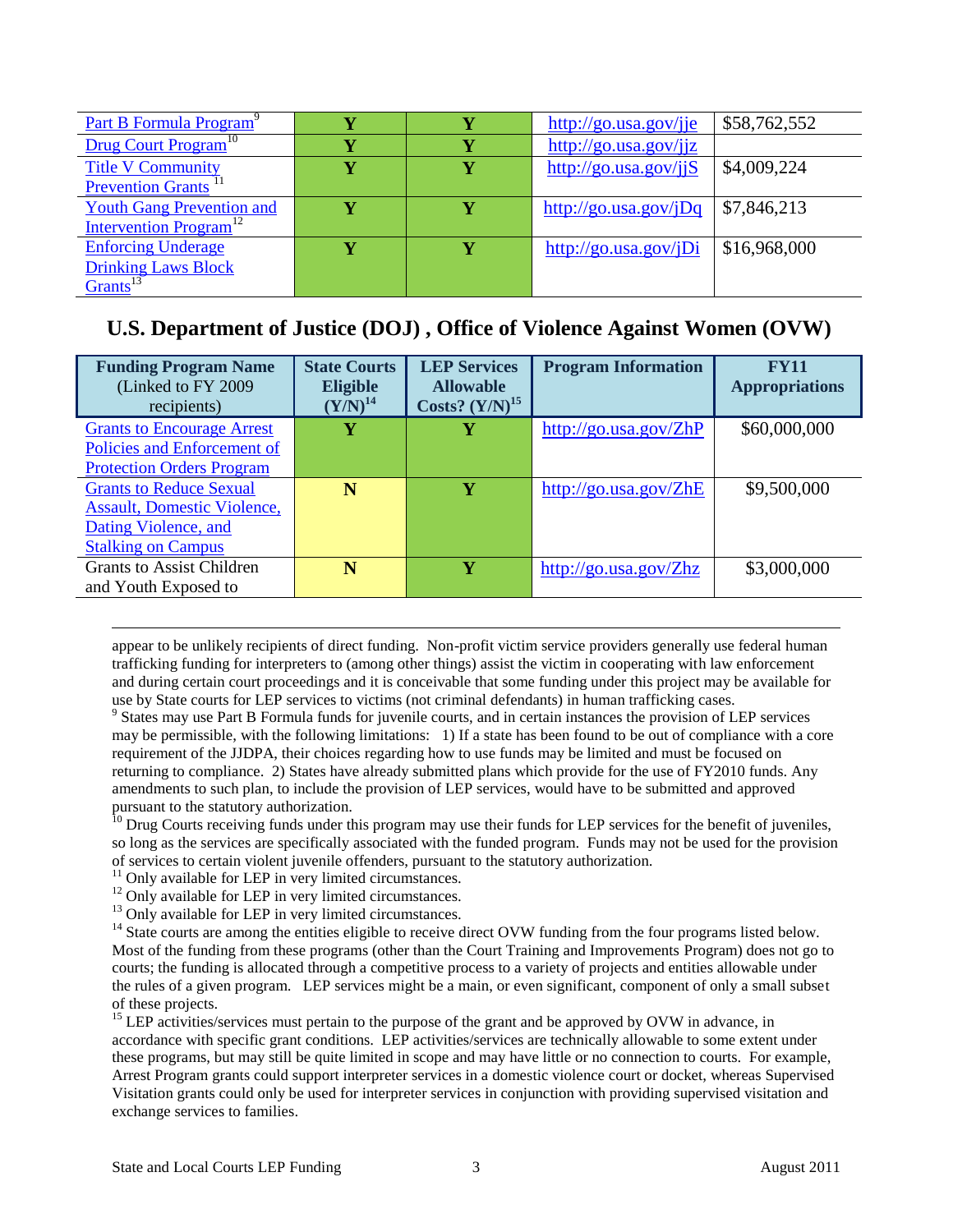| Sexual Assault, Domestic<br>Violence, Dating Violence,                                                                                                                                                               |             |   |                                                       |                                                                                                                                     |
|----------------------------------------------------------------------------------------------------------------------------------------------------------------------------------------------------------------------|-------------|---|-------------------------------------------------------|-------------------------------------------------------------------------------------------------------------------------------------|
| and Stalking<br><b>Grants to Enhance Culturally</b><br>and Linguistically Specific<br><b>Services for Victims of</b><br><b>Sexual Assault, Domestic</b><br><b>Violence, Dating Violence,</b><br>and Stalking Program | N           | Y | http://go.usa.gov/ZhV                                 | \$7,650,000<br>(funded by 5%)<br>set-aside from<br>Arrest, LAV,<br>Rural, Elder, and<br><b>Disabilities</b><br>Programs)            |
| <b>Court Training and</b><br><b>Improvements Program</b>                                                                                                                                                             | Y           | Y | $\frac{http://go.usa.gov/Zhp}{http://go.usa.gov/Zhp}$ | \$3,000,000                                                                                                                         |
| Education, Training, and<br><b>Enhanced Services to End</b><br><b>Violence Against and Abuse</b><br>of Women with Disabilities<br>Program                                                                            | N           | Y | http://go.usa.gov/Zhd                                 | \$6,750,000                                                                                                                         |
| <b>Enhanced Training and</b><br><b>Services to End Violence</b><br>and Abuse of Women in<br><b>Later Life Program</b>                                                                                                | N           | Y | http://go.usa.gov/Zhv                                 | \$4,250,000                                                                                                                         |
| Engaging Men and Youth in<br>Preventing Sexual Assault,<br>Domestic Violence, Dating<br>Violence and Stalking Grant<br>Program                                                                                       | N           | Y | http://go.usa.gov/Zhw                                 | \$3,000,000                                                                                                                         |
| <b>Legal Assistance for Victims</b><br><b>Grant Program</b>                                                                                                                                                          | N           | Y | http://go.usa.gov/ZhG                                 | \$41,000,000                                                                                                                        |
| <b>Rural Sexual Assault,</b><br><b>Domestic Violence, Dating</b><br><b>Violence</b> , and Stalking<br><b>Assistance Program</b>                                                                                      | $\mathbf Y$ | Y | $\frac{http://go.usa.gov/Zh7}{http://go.usa.gov/Zh7}$ | \$41,000,000                                                                                                                        |
| <b>Sexual Assault Services</b><br><b>Formula Grant Program</b>                                                                                                                                                       | N           | Y | http://go.usa.gov/ZhA                                 | \$9,848,833<br>(funded by<br>minimum 65%<br>set aside from<br><b>Sexual Assault</b><br><b>Services</b><br>Program<br>appropriation) |
| <b>Sexual Assault Services</b><br><b>Culturally Specific Grant</b><br>Program                                                                                                                                        | N           | Y | http://go.usa.gov/Zho                                 | \$1,500,00<br>(funded by 10%)<br>set aside from<br><b>Sexual Assault</b><br><b>Services</b><br>Program<br>appropriation)            |
| <b>Tribal Sexual Assault</b>                                                                                                                                                                                         | N           | Y | http://go.usa.gov/Zhs                                 | \$1,500,000                                                                                                                         |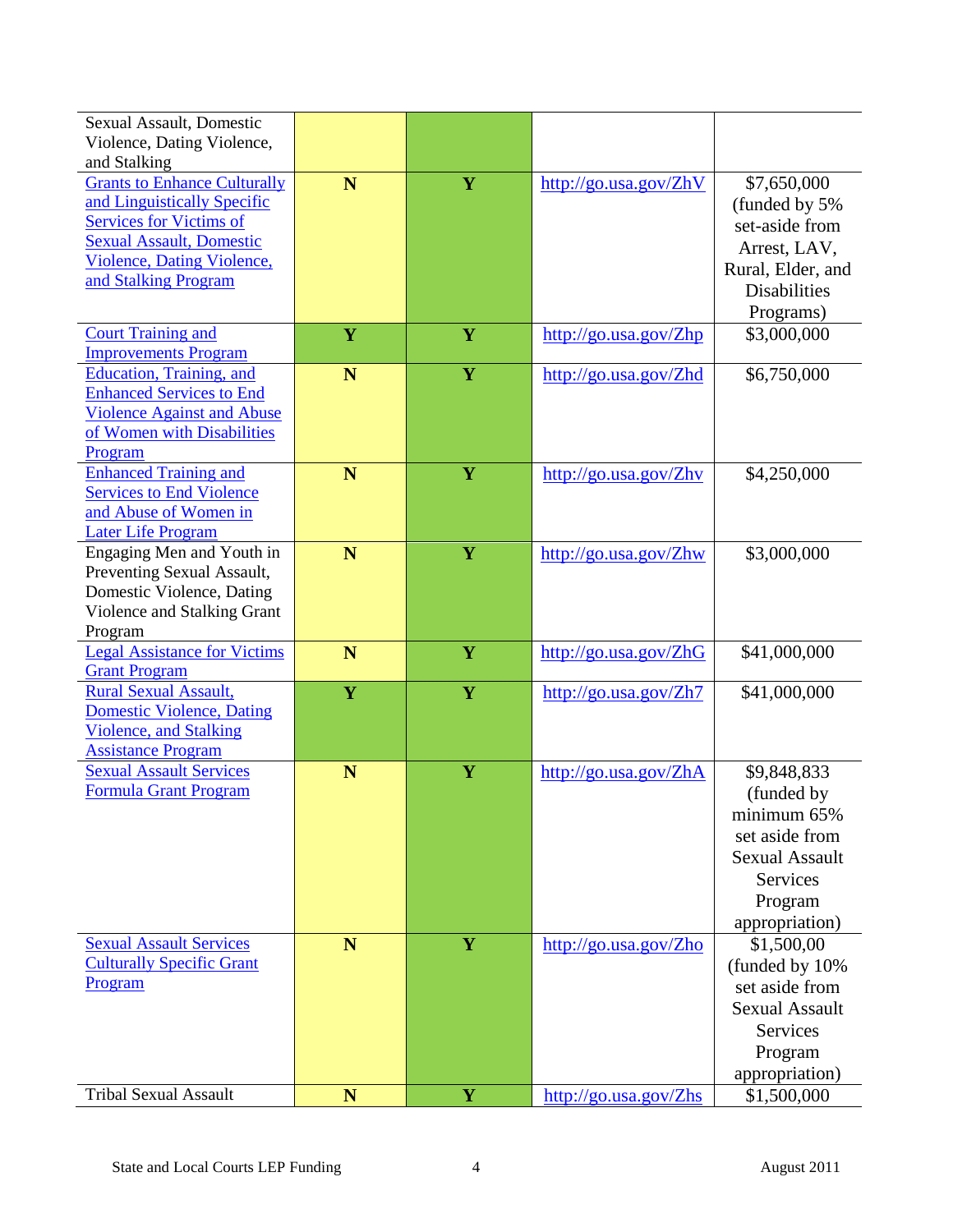| Services Program <sup>16</sup>                                     |                            |             |                       | (funded by 10%)         |
|--------------------------------------------------------------------|----------------------------|-------------|-----------------------|-------------------------|
|                                                                    |                            |             |                       | set aside from          |
|                                                                    |                            |             |                       | <b>Sexual Assault</b>   |
|                                                                    |                            |             |                       | <b>Services</b>         |
|                                                                    |                            |             |                       | Program                 |
|                                                                    |                            |             |                       | appropriation)          |
| <b>Grants to State Sexual</b>                                      | N                          | $\mathbf Y$ | http://go.usa.gov/ZhH | \$11,850,000            |
| <b>Assault and Domestic</b>                                        |                            |             |                       | (funded by two          |
| <b>Violence Coalitions and</b>                                     |                            |             |                       | 2.5% set asides         |
| <b>Sexual Assault Services to</b>                                  |                            |             |                       | from STOP               |
| <b>State Coalitions Program</b>                                    |                            |             |                       | Formula                 |
|                                                                    |                            |             |                       | appropriation           |
|                                                                    |                            |             |                       | and 9% set aside        |
|                                                                    |                            |             |                       | from Sexual             |
|                                                                    |                            |             |                       | <b>Assault Services</b> |
|                                                                    |                            |             |                       | Program                 |
|                                                                    |                            |             |                       | appropriation)          |
| <b>STOP Violence Against</b>                                       | $\overline{\text{N}}^{17}$ | Y           | http://go.usa.gov/Zh6 | \$210,000,000           |
| <b>Women Formula Grant</b>                                         |                            |             |                       | (less \$3,000,000       |
| Program                                                            |                            |             |                       | transfer to NIJ,        |
|                                                                    |                            |             |                       |                         |
|                                                                    |                            |             |                       | \$18,000,000 for        |
|                                                                    |                            |             |                       | Transitional            |
|                                                                    |                            |             |                       | Housing                 |
|                                                                    |                            |             |                       | Program, and set        |
|                                                                    |                            |             |                       | asides for Tribal       |
|                                                                    |                            |             |                       | Governments,            |
|                                                                    |                            |             |                       | and State and           |
|                                                                    |                            |             |                       | Tribal                  |
|                                                                    |                            |             |                       | Coalitions)             |
| <b>Safe Havens: Supervised</b>                                     | N                          | $\mathbf Y$ | http://go.usa.gov/ZhF | \$14,000,000            |
| <b>Visitation and Safe</b>                                         |                            |             |                       |                         |
| <b>Exchange Grant Program</b>                                      |                            |             |                       |                         |
| <b>Supporting Teens through</b><br><b>Education and Protection</b> | ${\bf N}$                  | $\mathbf Y$ | http://go.usa.gov/Zhe | \$2,500,000             |
| (STEP) Program                                                     |                            |             |                       |                         |
| <b>Transitional Housing</b>                                        | N                          | $\mathbf Y$ | http://go.usa.gov/ZhJ | \$18,000,000 set        |
| <b>Assistance Grants for</b>                                       |                            |             |                       | aside from STOP         |
| <b>Victims of Sexual Assault,</b>                                  |                            |             |                       | Formula                 |
| <b>Domestic Violence, Dating</b>                                   |                            |             |                       | appropriation           |
| <b>Violence, and Stalking</b>                                      |                            |             |                       |                         |
| Program                                                            |                            |             |                       |                         |
| <b>Tribal Domestic Violence</b>                                    | N                          | Y           | http://go.usa.gov/ZhS | \$3,930,000             |
| and Sexual Assault                                                 |                            |             |                       | (funded by $1/56$       |

<sup>&</sup>lt;sup>16</sup> In FY 2010, OVW's Tribal Sexual Assault Services and Grants to Indian Tribal Governments Programs were both included in the Department's Coordinated Tribal Assistance Solicitation (CTAS). These two tribal programs will also be part of the FY 2011 CTAS process.

 $17$  State courts are eligible as STOP Formula subgrantees.